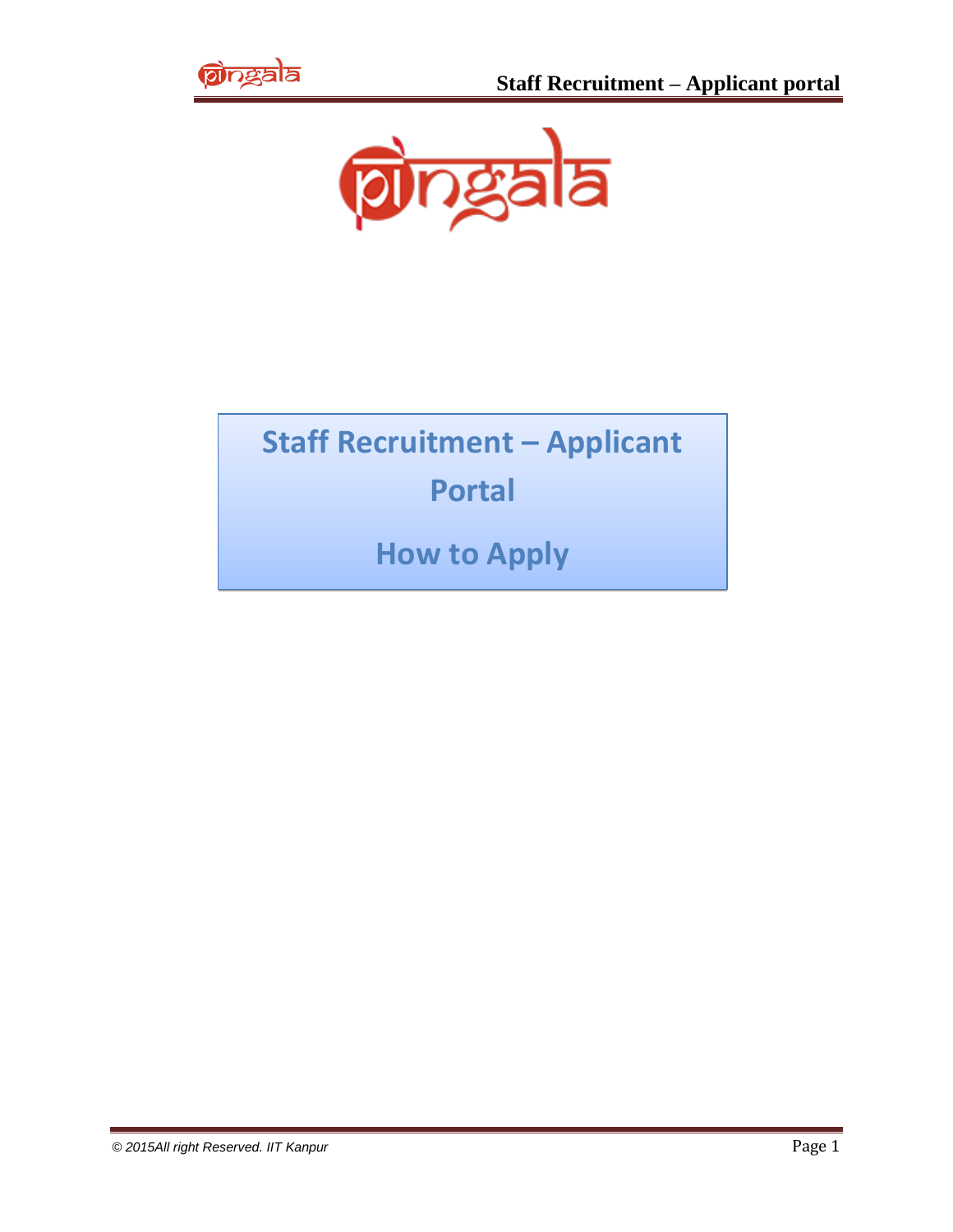# **Guidelines for Filling-Up the Staff Recruitment Application Form**

#### **SIGNUP**

- 1. Registration to the IIT Kanpur staff recruitment portal is required before applying to any job application.
- 2. After registration use your credentials to log-in to the system.
- 3. Your registered email id will the user-name to enter IIT Kanpur Staff Recruitment Portal.
- 4. Enter the correct First Name, Middle Name and Last Name, Contact No and Date of Birth, Gender, Caste Category, Are you employee with any IIT Currently, Pwd, Ex-Service Men, Password and a security Question while registering to the IIT Kanpur Staff Recruitment portal. The same data would be used by the system while filling your personal details.
- 5. You can change your password or retrieve a lost password by following the "Forgot Password" link.

## **Applying for a Job**

- 1. Before starting to fill up the form, read the Job Notification brochure carefully. The details are available at IIT Kanpur Staff Recruitment Portal Job Eligibility Details.
- 2. The site does not offer automatic saving of the data. The data on a page gets saved once you click on the "Save & Next" or "Save & Exit" button provided in the page.
- 3. After the successful submission of the form, candidates need to pay the fees online. Applications without the payment with be rejected. The bank charges if any will have to be borne by the candidate.
- 4. A print button is provided to save a pdf copy of the application form.
- 5. In case you forget to download the pdf copy of the form, you can login again with your login credentials and take a printout of the same form.
- 6. After making the payment, please make sure that the "Payment Status" is complete. In case of any discrepancy please contact automation@iitk.ac.in
- 7. Candidates need to upload all the relevant document at the time of submission. System only accepts PDF files (max 2MB Size) for documents and .jpg/.png files (max 500Kb) for photographs.